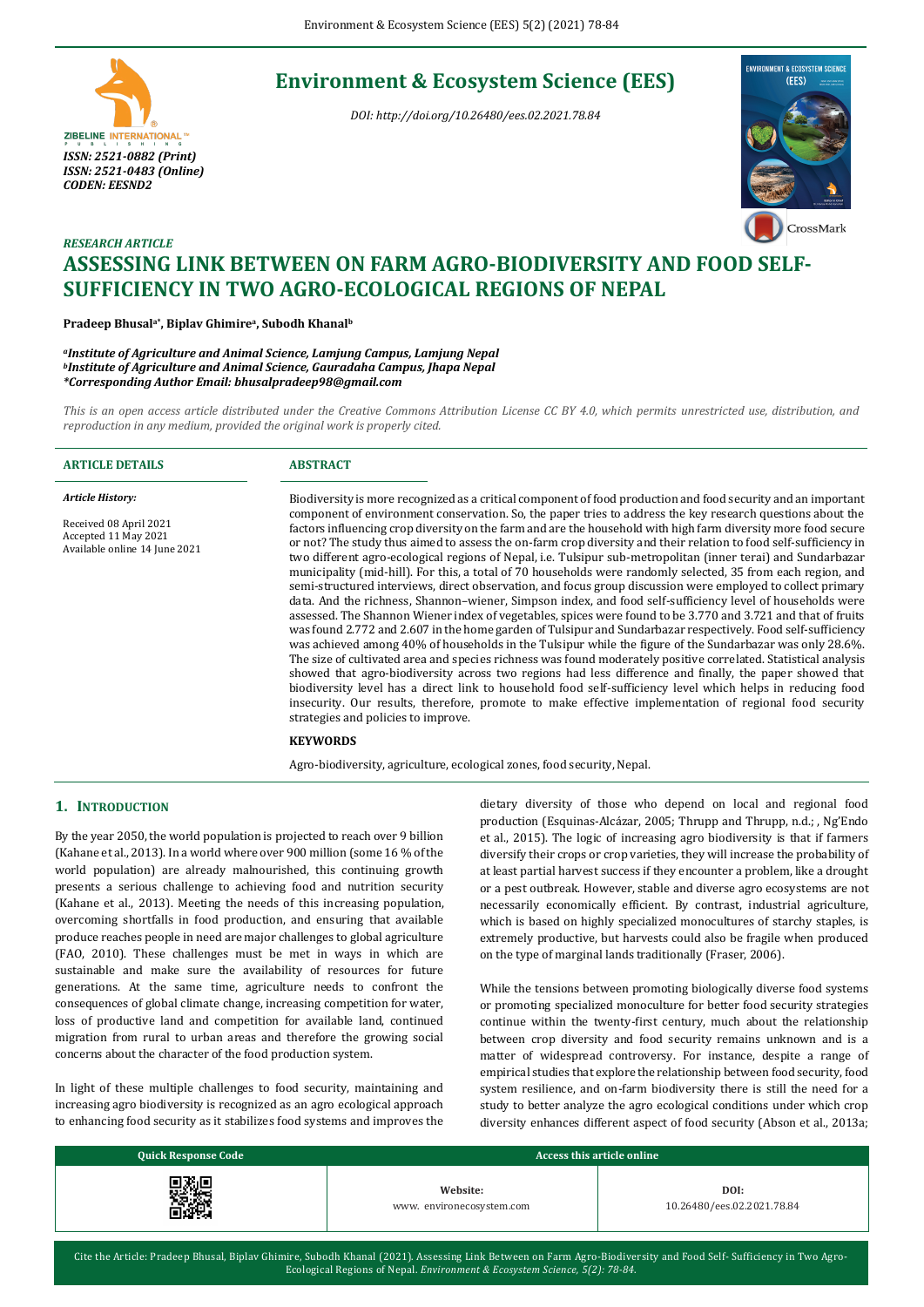Gartaula et al., 2017). This point is made by who argue that scholars interested in topics such as sustainable farming, land use patterns, and ecosystem services need ''to take a more sophisticated and comparative approach to understanding the management of biodiversity" (Lockie et al., 2012).

In this context, this paper presents household-level data from Nepal that help explore the connection between crop diversity and household food self-sufficiency. Species diversity of plants are present in the household cultivated areas in ecological different areas and properly controlled of such cultivated area have high productivity and increased sustainability that helps contributes to the conservation of agro-biodiversity, food selfsufficiency and economic supports including others ecological functions (KC et al., 2016; Pokhrel, 2016). Home gardens maintains the highest number of farmers planting interest crops in home garden that act as an individual household output test area (Pandey, 2015). Also the crop diversity depends not only on production domains and household landholding, but also on factors like ethnicity, interaction between resource richness, and others demographic, cultural and economic factors of the farms households (Gauchan et al., 2020a). Assessing household food self-sufficiency throughout the year is relevant in the developing world where many small-scale farmers depend on the food they produce locally as their main strategy in achieving food security (Rana et al., 2007; Pandey, 2015; Floyd et al., 2003; Belsky and Siebert, 2003). Hence, data that show the extent to which families in various agro ecosystems are food selfsufficient during the year are important in assessing food security and provide insights into the stability of a small-scale farming family's food supply.

As a result, we hypothesize that families with higher levels of agro biodiversity will have greater levels of food self-sufficiency but that this relation may be contingent on factors such as agro ecological region, market access, education. If proven correct, this argument might provide one indication that biologically diverse food and agricultural systems are more stable.

We explore this issue in two contrasting agro ecological regions in the South Asian nation of Nepal, a country in which nearly 50 % of the population suffers from hunger and malnutrition and the majority of citizens depend on subsistence farming as their livelihood (Commission, n.d.; Division et al., 2011). Food self-sufficiency in terai region of Nepal is 72% and that of mountains is 11% and Terai have lesser food nonsufficient than hills and mountains that may be due to availability of more cultivated area and others inputs and about 10% of households, suffer chronic food insecurity and more than 50% farmers are food nonsufficient even for 6 months (Joshi and Maharjan, 2007; Maharjan and Joshi, 2011; Bohle and Adhikari, 1998).

This highlights that how these areas are more vulnerable to food insecurity. The positive consequences of food security are shown by evidence that households with nonfarm income have higher food sufficiency, absorption capacity, nutritional quality and food stability and the major contributing factors to food insecurity are limited access to resources due to absence of capable male members, illiteracy, large size of family, higher dependency ratio, depending on the subsistence agriculture with small landholdings, limited access to irrigation and fertilizer (Maharjan and Joshi, 2011). The paper also suggests, farmers need to start thinking as a collective and take concerted action through farming cooperatives to increase agriculture production, farm income, boost agricultural sustainability and food self-sufficiency while fostering socioeconomic growth in country like Nepal (Poudel, 2007; Gautam et al, 2020a; (Karki et al., 2015).

So, this study not only documents on-farm crop diversity in two agroecological regions, but also utilizes statistical analysis to test the hypothesis that food plant diversity in on farms is positively associated to food self-sufficiency of household. Finally, the key research questions guiding this study were:

i) How does food plant diversity vary in different farms in two agroecological regions?

ii) What are the biophysical and socio-economic factors influencing the crop diversity in the farms?

iii) Are households with high on-farm food plant richness and diversity more food secure?

# **2. METHODOLOGY**

This research draws on data collected in two districts in Nepal, to explore the relationship between crop diversity and food self-sufficiency in a range of two agro-ecological regions. These districts represent agro ecosystems regions from tropical to temperate with different levels of market access. One municipality from each district was selected for data collection. They were Tulsipur sub-metropolitan from Dang district and Sundarbazar municipality from Lamjung district. First one, Tulsipur Dang represents inner terai region (tropical to subtropical region) and second one Sundarbazar Lamjung represents mid hills region (subtropical to temperate). The population density in dang and lamjung district is at about 187 and 99 inhabitants/sq.km, respectively (Nepal census 2011). Brahman, Kshetri and Tharus are the predominant ethnic group community in dang while Kstheri, Gurung, Magar, Brahman are dominant in Lamjung district (Nepal census 2011). The selection of Tulsipur and Sundarbazar municipality as study sites was with an aim to represent to two different agro-ecological zones and thus most likely a different level of agro-biodiversity, with an added advantage of geographical closeness to each other.

| <b>Table 1:</b> Shows details on geographical, climatic and socio-cultural<br>characteristics of the two regions (CBS, 2015). |                  |                      |                |                                                      |  |  |
|-------------------------------------------------------------------------------------------------------------------------------|------------------|----------------------|----------------|------------------------------------------------------|--|--|
| Study sites                                                                                                                   | <b>Districts</b> | Ecological<br>region | Altitude(masl) |                                                      |  |  |
| Tulsipur                                                                                                                      | Dang             | Inner<br>terai       | 300-1100 m     | (by cast)<br>Tharus.<br>Chhetris.<br><b>Brahmins</b> |  |  |
| Sundarbazar                                                                                                                   | lamjung          | Mid hills            | 450-1800 m     | Gurung,<br>Chhetris.<br>Tamang,<br><b>Brahmins</b>   |  |  |

### **2.1 Data Collection**

The present study purposively selected fourteen villages in order to cover the above-mentioned different climatic zones, seven villages in Tulsipur, dang and rest seven villages in Sundarbazar, Lamjung. Five households were randomly selected from each village. A total of 70 households, 35 in Tulsipur (seven households per each village) and 35 in Sundarbazar (seven households per each village) were recorded during surveyed. The households were randomly selected. This sample size was calculated according to feasibility where the aim of the study was to gain insights into the biophysical and socio-economic factors influencing food plant diversity, rather than to estimate sample representativeness among smallholder farming households. Semi structured questionnaires were used during the household survey. Such questionnaires were prepared and pretested and final face to face survey was conducted using mWater Surveyor from December 2019 to February 2020.

For each of the 35 farms, exact geographic location and altitude as well as whole farm areas (including non-crop areas such as homestead area) and cropped farm areas were each measured with a Global Positioning System (GPS). On each farm the head of the household or his/her representative was interviewed by using a semi-structured questionnaire to collect data on: (1) Basic demographic (age, sex, education of household members, numbers of active family members) and socio-economic household characteristics (religion, ethnicity of household, income of family) (2) farm size, details and production on food plant and livestock species/varieties produced on the farm, and (3) status of food sufficiency from the farm in each household. Each survey took about half an hour to complete. Besides survey, some direct observation method was also used during collection of data and some secondary data were also collected from their respective municipality.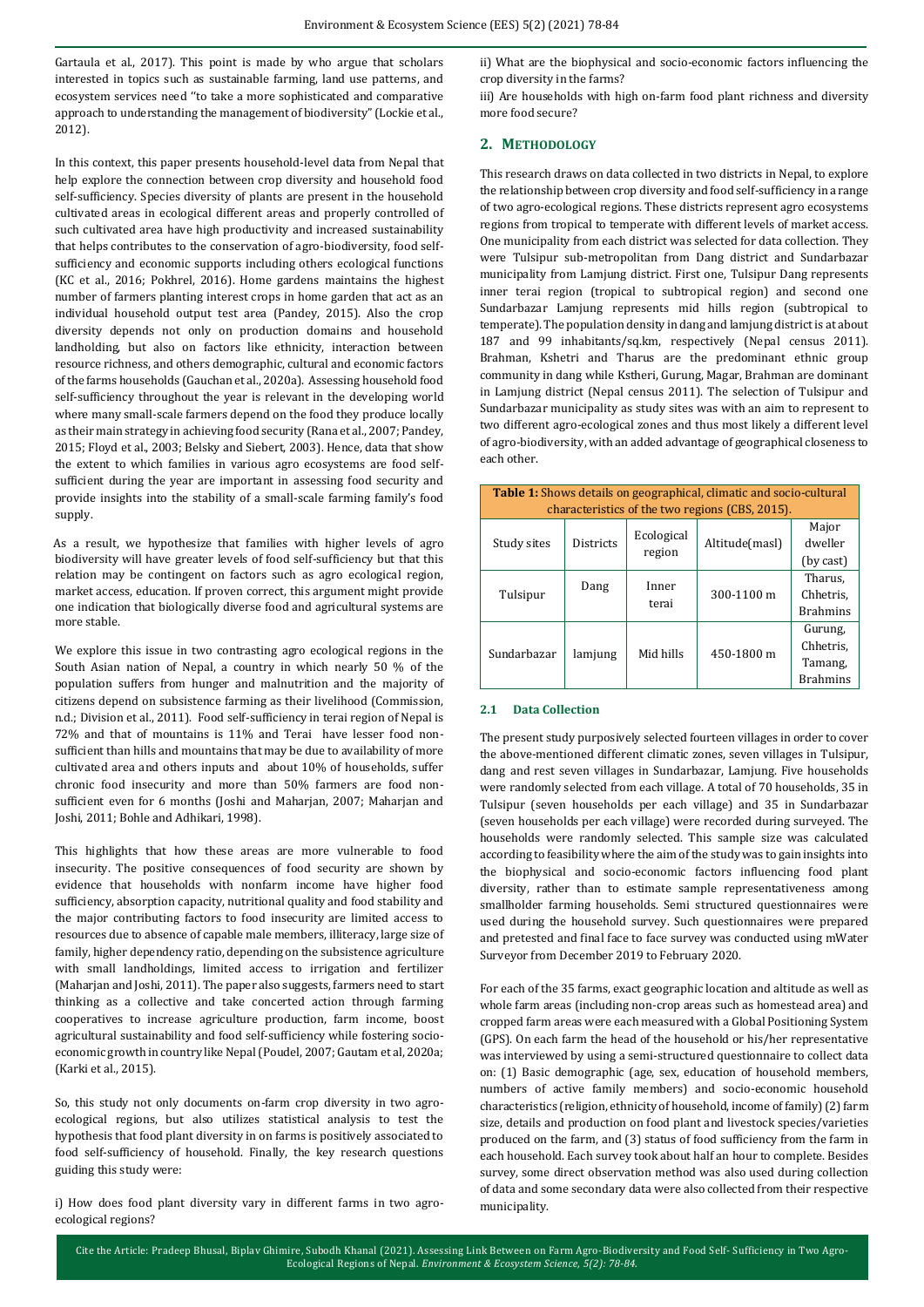

**Figure 1:** Ecological map of Nepal showing two study area



**Figure 2:** Conceptual framework of Research

#### **2.2 Preparation of Variables**

Household food self-sufficiency was measured by the question ''please mention the number of the months for which food from your own production is sufficient to meet the requirements of your family.'' Respondents were asked to provide their response as a number of months they were able to provide for themselves. Those who responded ''more than 12 months'' were classified as food self-sufficient, and those who responded ''<12 months'' were classified as not food self-sufficient. In terms of explanatory or independent variables, while some of the covariates are intuitive, others, such as species richness, Shannon diversity index for each crop of households, age dependency, and education level were transformed into indices using the procedures outlined below.

First, household-level agro-biodiversity was calculated using three different indices(KC et al., 2016).:

(1) Species richness, summing up the total number of crops present on each farm;

(2) Shannon diversity index for on farm crop. The Shannon diversity index for crop was calculated using the following equation (Eq. 1):

$$
H = -\sum_{i=0}^{n} Pi * lnPi
$$

Where, Pi = fraction of the entire population made up of species i. And n = number of crop species encountered.

To calculate the Shannon diversity of crop area, we have used Pi as the fraction of the total cropland made up of a crop i.

(3) Simpson index of diversity was calculated using following equation (Eq.2):

$$
D = 1 - \frac{\sum n(n-1)}{N(N-1)}
$$

Where, n= numbers of individuals of each species. And

N=total number of individuals of all species.

Simpson index of diversity ranges from 0 to 1. High scores (close to 1) indicates high diversity. Low scores (close to 0) indicates low diversity.

Second, for each household we developed an age dependency ratio that is defined as the ratio of household members who were least likely to work due to their age (defined as those aged 0–15 and those aged over 60) relative to the number of people aged 16–60 years in the family (KC et al., 2016).

#### **2.3 Data Analysis**

According to the conceptual framework, our approach was to test the relationship between crop diversity and food self-sufficiency. Drawing on the literature cited above, we hypothesize that (1) agro-biodiversity is positively associated with food self-sufficiency and its food security impacts; but that (2) the agro biodiversity does not vary in different agroecological regions. To test this hypothesis, we used the following two steps. First, we summarized the data using descriptive summary statistics. These results are presented in ''Summary statistics'' section below. Simple descriptive statistics such as means or medians (for normally distributed or skewed variables, respectively), frequency counts and percentages were done to characterize farms according to species richness and abundance. The cultivation frequency of crops was calculated and compared across the agro-ecological region. Second, we used independent sample t test to evaluate the hypothesis of agro-biodiversity is significantly different over food sufficient and non-sufficient household and also to evaluate the hypothesis of agro biodiversity across two regions is similar.

These results are presented in ''Comparisons of agricultural biodiversity across agro-ecological regions and socio-demographic groups'' and ''Diversity levels for food self-sufficient households versus non-selfsufficient households'' sections. Two diversity indices, Shannon diversity index and Simpson diversity indices were computed by above formula using Ms excel 2013. Statistical Package for Social Sciences (SPSS Version 22.0) was used for all other analyses. Before SPSS analysis, the data from mWater portal surveyor and Ms excel were coded and tabulated. To determine bivariate relationships between food plant species richness or diversity variables and biophysical or socio-economic variables, Pearson's correlation coefficient was also computed. The independent variables included in the analysis were: (i) number of a family members (ii) type of household (iii) age of family members (iv) main income source of household (v) walking distance to nearest market, (vi) cropped farm area, (viii) household head's age, (ix) education of household members (x)religion of family household (xi) ethnicity of respondent.

#### **3. RESULT**

#### **3.1 Summary statistics**

The average cultivated farm area in seven villages of dang was 0.404 ha (range=0-1.55), being significantly higher than cultivated farm area of Lamjung, which as 0.148 ha (range=0-0.406) .Majority of family depends on agriculture, either for primary source or secondary source of income. Besides this, people were engaged in business, services and the most important one was remittance for the source of their income. Each household mainly comprised of a nuclear family an average household size of 6.49  $\pm$  0.508(range 3-17) in dang and 5.26  $\pm$  0.282 (range=2-11 in lamjung table). Among them, dependent family members were 43.67% (age dependency ratio) and 44.88% in dang and Lamjung respectively. The average age dependency ratio shows that families have more or less the same number of adults and dependent members throughout the sample. Out of 35 respondents from each agro-ecological region, 91.4 % were male headed and 8.6% were female headed type of household in dang. Similarly, 68% were male headed and 31.4% female headed household in Lamjung. Most of the samples were Hindus (around 88.6%) and then Muslim (8.6%) and Christian (2.9%) in Dang whereas in Lamjung, after Hindus (71.4%) most of them were Buddhist (22.9%) and finally (5.7%) Muslims. About 8.6 and 11.4 percent were marginalized an untouchable type of sample recorded respectively in dang and Lamjung.

Cite the Article: Pradeep Bhusal, Biplav Ghimire, Subodh Khanal (2021). Assessing Link Between on Farm Agro-Biodiversity and Food Self- Sufficiency in Two Agro-Ecological Regions of Nepal. *Environment & Ecosystem Science, 5(2): 78-84*.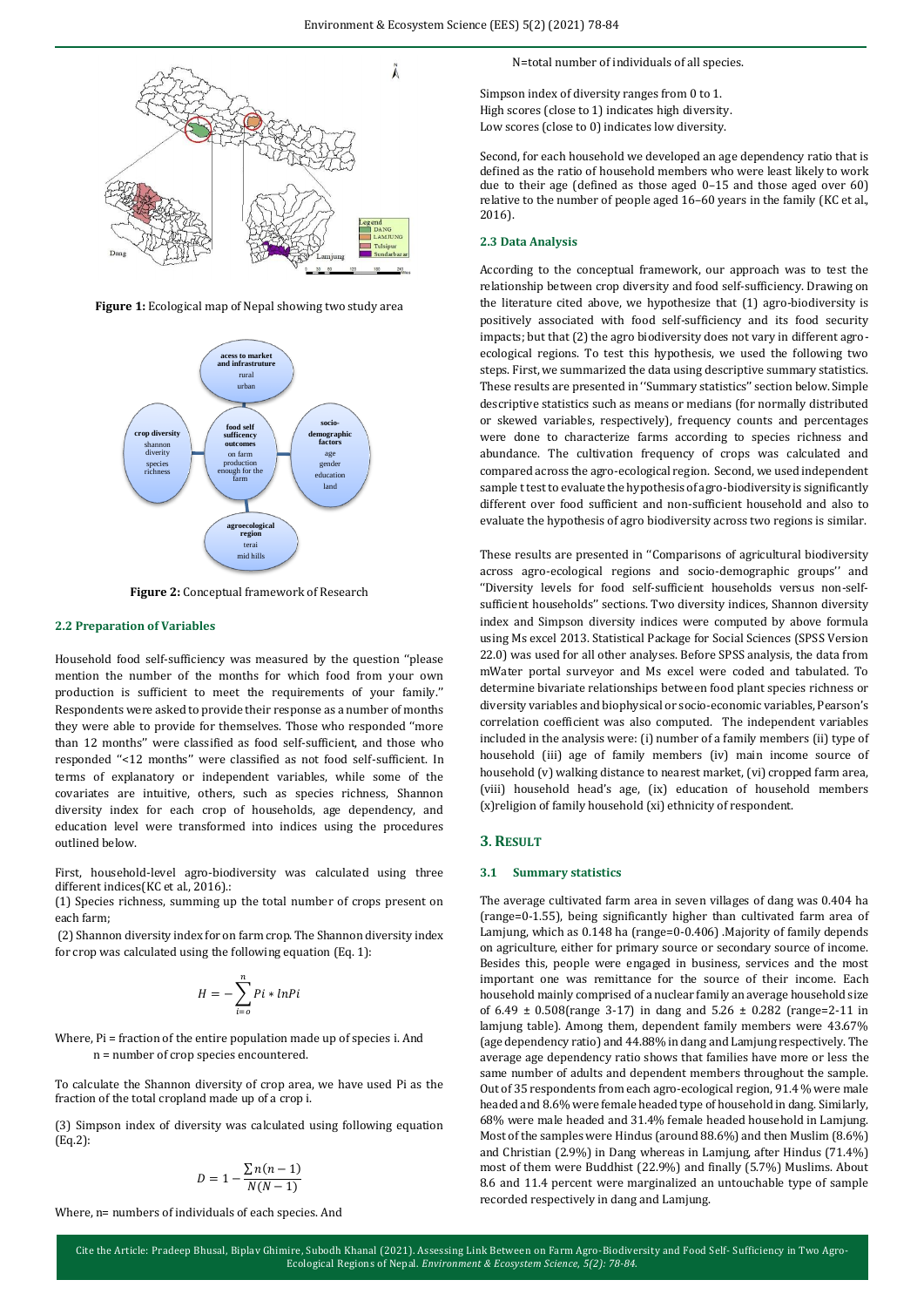| Table 2: Demographic and socio-economic characters of the   |                                    |                                             |  |  |  |
|-------------------------------------------------------------|------------------------------------|---------------------------------------------|--|--|--|
|                                                             | respondents.                       |                                             |  |  |  |
| Variable                                                    | Dang high market<br>$access(n=35)$ | Lamjung medium<br>market access<br>$(n=35)$ |  |  |  |
| Land holding                                                | $0.54012 \pm 0.92$ ha              | $0.39446 \pm 0.69$ ha                       |  |  |  |
| Total cultivated<br>area                                    | $0.404 + 0.071$ ha                 | $0.148 \pm 0.021$ ha                        |  |  |  |
| Dependency ratio                                            | 43.67%                             | 44.88%                                      |  |  |  |
| Market distance                                             | $2.043 + 0.3882$ km                | $4.14 \pm 0.372$ km                         |  |  |  |
| Farming system                                              | Subsistence to<br>commercial       | Subsistence to semi-<br>commercial          |  |  |  |
| Average family size                                         | $6.49 \pm 0.508$                   | $5.26 \pm 0.282$                            |  |  |  |
|                                                             | percent                            | percent                                     |  |  |  |
| <b>Education level</b><br><5 years of<br>schooling          | 35.8                               | 27.2                                        |  |  |  |
| 6-8 years of<br>schooling                                   | 14.1                               | 20.1                                        |  |  |  |
| 9-10years of<br>schooling                                   | 16                                 | 24                                          |  |  |  |
| >10 years of<br>schooling                                   | 30.1                               | 28.7                                        |  |  |  |
| Food self-                                                  |                                    |                                             |  |  |  |
| sufficiency level<br>self-sufficient<br>non self-sufficient | 40<br>60                           | 28.6<br>71.4                                |  |  |  |
| <b>Farming system</b>                                       |                                    |                                             |  |  |  |
| No farming                                                  | 11.4                               | 11.4                                        |  |  |  |
| Subsistence                                                 | 48.6                               | 77.1                                        |  |  |  |
| Semi-commercial                                             | 28.6                               | 8.6                                         |  |  |  |
| commercial                                                  | 11.4                               | 2.9                                         |  |  |  |
| <b>Household type</b>                                       |                                    |                                             |  |  |  |
| Male headed                                                 | 91.4                               | 68.6                                        |  |  |  |
| Female headed                                               | 8.6                                | 31.4                                        |  |  |  |
| Ethnicity                                                   |                                    |                                             |  |  |  |
| Elite group                                                 |                                    |                                             |  |  |  |
| Marginalized and                                            | 40                                 | 31.4                                        |  |  |  |
| touchable                                                   | 51.4                               | 57.1                                        |  |  |  |
| Marginalized and<br>untouchable                             | 8.6                                | 11.4                                        |  |  |  |

Source: field survey 2020



**Figure 3:** On Farm Biodiversity Richness of Respondents

## **3.2 Food self-sufficiency level and farming system of households**

Taking about food self-sufficiency, only few percentage was self-sufficient in both of the ecological region. Most of samples were non-sufficient around 60% and 71.4% respectively in dang and Lamjung as shown in the table, while remaining 40 % and 28.6% were food self-sufficiency in dang and Lamjung respectively. Most of the farmers of both areas had higher subsistence level of farming system followed by semi-commercial and others. Only few of them were engaged in commercial farming. In dang with higher market and road access people are involved more in commercial farming and semi-commercial farming system in comparison to Lamjung where market access is moderate.

## **3.3 Crop Diversity level in two agro ecological regions**

Species richness of vegetables category was higher than rest. Highest number of vegetables species were found followed by fruit species and then cereal, pulses and oilseeds and livestock finally. Vegetables like radish, bean, potato, cabbage, cauliflower, broadleaf mustard, coriander, bitter-gourd, sponge -gourd have higher cultivation frequency followed by Onion, okra, bottle-gourd and others. Among them vegetables like Knolknol, Seesem-seed, ash-gourd, kidney bean, mushroom are more cultivated in dang than Lamjung. While vegetables like chayote and some spices like large cardamom, black-pepper, pepper are only present in Lamjung area. Other's vegetables have more or less same frequency in both areas (table3).

| <b>Table 3:</b> Plant diversity in cultivated area of two agro ecological<br>region of Nepal |                  |                     |            |                |  |
|----------------------------------------------------------------------------------------------|------------------|---------------------|------------|----------------|--|
|                                                                                              |                  | Species             |            |                |  |
|                                                                                              | abundance        |                     |            |                |  |
| Biodiversity                                                                                 | Dang<br>$(n=35)$ | Lamjung<br>$(n=35)$ | Local name | Family         |  |
| 1.vegetables,                                                                                |                  |                     |            |                |  |
| spices and                                                                                   |                  |                     |            |                |  |
| others                                                                                       |                  |                     |            |                |  |
| <b>Brassica</b>                                                                              | H                | H                   |            | Curciferae     |  |
| oleraceae L.<br>Var capitata                                                                 |                  |                     | Bandagobi  |                |  |
| <b>Brassica</b>                                                                              |                  |                     |            |                |  |
| oleracea var.                                                                                | H                | H                   | Cauli      | Curciferrae    |  |
| botrytis                                                                                     |                  |                     |            |                |  |
| Solanum                                                                                      | H                | H                   | Alu        | Solanaceae     |  |
| tuberosum                                                                                    |                  |                     |            |                |  |
| Lycopersicum                                                                                 | M                | М                   | Golbheda   | Solanaceae     |  |
| esculentum<br>Cucurbita pepo                                                                 |                  |                     |            |                |  |
| L.                                                                                           | M                | М                   | Fharsi     | Cucurbitaceae  |  |
| <b>Brassica</b>                                                                              |                  |                     |            |                |  |
| juncea Czem                                                                                  | H                | H                   | Rayo       | Curciferae     |  |
| Coriandrum                                                                                   | H                | H                   | Dhaniya    | Umbelliferae   |  |
| sativum                                                                                      |                  |                     |            |                |  |
| Allium cepa                                                                                  | H                | H                   | Pyaj       | Amaryllidaceae |  |
| Raphanus                                                                                     |                  |                     |            | Curciferae     |  |
| sativus                                                                                      | H                | H                   | Mula       |                |  |
| Daucas carota                                                                                | L                | L                   | Gajar      | Umbelliferae   |  |
| L. var. sativa                                                                               |                  |                     |            |                |  |
| Allium sativum                                                                               | H                | H                   | Lasun      | Amaryllidaceae |  |
| Lagenaria<br>siceraria                                                                       | H                | М                   | Lauka      | Cucurbitaceae  |  |
| Vicia faba.                                                                                  | H                | M                   | Bakula     | Cucurbitaaceae |  |
| Lablab<br>purpureus                                                                          | M                | M                   | Hiude simi | Leguminosae    |  |
| Trichosanthes<br>anguina                                                                     | H                | H                   | Ghiraula   | Cucurbitaceae  |  |
| Trigonella                                                                                   |                  |                     |            |                |  |
| foenum-                                                                                      | M                | L                   | Methi      | Leguminosae    |  |
| graecum                                                                                      |                  |                     |            |                |  |
| <b>Brassica</b><br>oleracea var                                                              | M                | H                   | Broccoli   | Curciferae     |  |
| accephala                                                                                    |                  |                     |            |                |  |
| <b>Brassica</b>                                                                              |                  |                     |            |                |  |
| oleraceae L.                                                                                 | L                |                     | Ghadgobi   | Curciferae     |  |
| var. gongylodes                                                                              |                  |                     |            |                |  |
| Vigna                                                                                        | М                | М                   | Bodi       | Leguminosae    |  |
| unguiculata<br>Phaseolus                                                                     |                  |                     |            |                |  |
| vulgaris                                                                                     | M                | М                   | Rajma      | Leguminosae    |  |
| Elsholtzia                                                                                   |                  |                     |            |                |  |
| flava                                                                                        | М                | М                   | Sampu      | Labiatae       |  |
| Sesamum                                                                                      | L                | L                   | Til        | Pedaliaceae    |  |
| orientale.                                                                                   |                  |                     |            |                |  |
| <b>Trichosanthes</b><br>anguina                                                              | H                | М                   | Chicindo   | Cucurbitaceae  |  |
| Momordica                                                                                    | H                | H                   | Karela     | Cucurbitaceae  |  |
| charantia                                                                                    |                  |                     |            |                |  |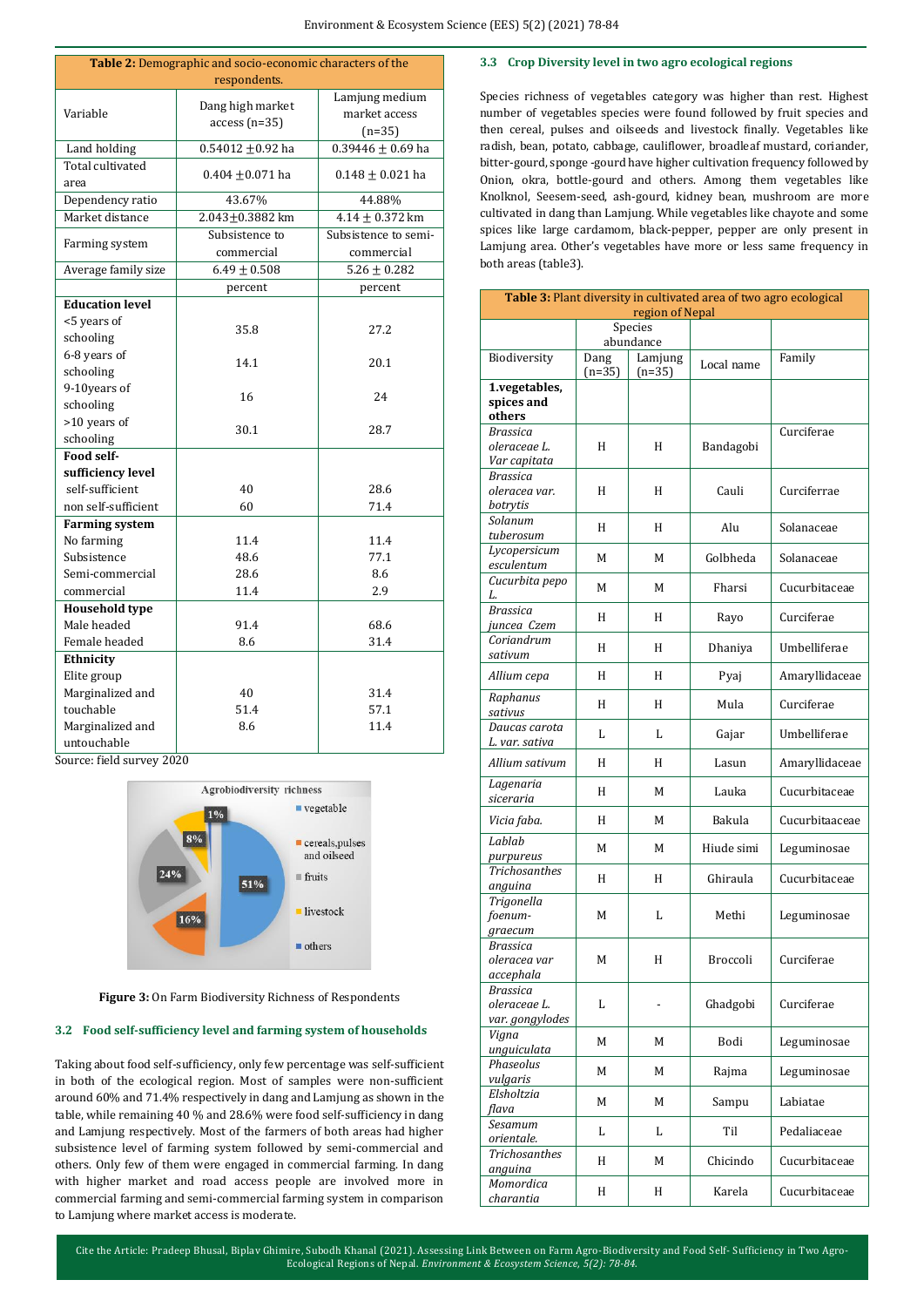| Colocasia                               |   |                          |                |                |  |
|-----------------------------------------|---|--------------------------|----------------|----------------|--|
| antiquorum<br>Schott. Var.<br>esculenta | M | M                        | Pidalu         | Araceae        |  |
| Capsicum<br>annuum                      | H | H                        | Khursani       | Solanaceae     |  |
| Lepidium<br>sativum                     | L | L                        | Camsur         | Cruciferae     |  |
| Pisum sativum                           | L | L                        | Kerau          | Leguminosae    |  |
| Basella alba                            | М | L                        | Poisaag        | Basellaceae    |  |
| Abelmoschus<br>esculentus               | H | H                        | Bhindi         | Malvaceae      |  |
| Brassica rapa                           | H | H                        | Tori saag      | Cruciferae     |  |
| Solanum                                 | М | M                        | Bhenta         | Solanaceae     |  |
| melongena<br>Dolichos                   | H | H                        | Simi           | Leguminosae    |  |
| lablab<br>Benicasa                      | М | L                        | Kuvindo        | Cucurbitaceae  |  |
| hispada<br>Sechium edule                | L | L                        |                | Cucurbitaceae  |  |
| Capsicum                                |   |                          | Skush<br>Bhede |                |  |
| annuum<br>Cucumins                      | L | L                        | khursani       | Solanaceae     |  |
| sativas                                 | H | H                        | Karko          | Cucurbitaceae  |  |
| Zingiber<br>officinale                  | M | H                        | Aduwa          | Zingiberaceae  |  |
| Curcuma<br>longa                        | M | M                        | <b>Besar</b>   | Zingiberaceae  |  |
| Amaranthus spp                          | H | М                        | Bethe          | Amaranthaceae  |  |
| Glycine max                             | L | M                        | <b>Bhatta</b>  | Leguminosae    |  |
| Dioscorea<br>alata                      | L | L                        | Tarul          | Dioscoreaceae  |  |
| Agaricus spp.                           | L | L                        | Mushroom       | Agaricaceae    |  |
| Menthe L.                               | М | L                        | Pudina         | Lamiaceae      |  |
| Ipomoea<br>batatas                      | L | L                        | Sweetpotato    | Convolvulaceae |  |
| Dendrocalamus<br>hamiltonii             | L | L                        | Bashko<br>tama | Poaceae        |  |
| Zanthoxylum<br>piperitum                |   | L                        | Timmur         | Rutaceae       |  |
| Cicer                                   | M | L                        | Chana          | Fabaceae       |  |
| arietinum<br>Piper nigrum               |   | L                        | Marich         | Piperaceae     |  |
| Elettaria                               |   | L                        | Alaichi        | Zingiberaceae  |  |
| cardamomum<br>Beta vulgaris             | L | L                        | Chukunder      | Amaranthaceae  |  |
| Sechium edule                           |   | L                        | Chayote        | Cucurbitaceae  |  |
| Dolichos spp.                           | L | M                        | Vatte simi     | Leguminosae    |  |
| 2.Cereals,                              |   |                          |                |                |  |
| pulses and<br>oilseeds                  |   |                          |                |                |  |
| Oryza sativa                            | H | H                        | Dhan           | Graminaeae     |  |
| Zea mays                                | H | H                        | Makai          | Graminaeae     |  |
| <b>Triticum</b><br>aestivum             | M | L                        | Gahu           | Graminaeae     |  |
| Lens culinaris                          | M | L                        | Masuro         | Leguminosae    |  |
| Brassica nigra                          | M | L                        | Tori           | Brassicaceae   |  |
| Hordeum<br>vulgaris                     | L | M                        | Jahu           | Graminaecae    |  |
| Vigna mungo                             | М | L                        | Maas           | Fabaceae       |  |
| Vigna radiate                           | L | $\overline{\phantom{a}}$ | Mung           | Fabaceae       |  |
| Cajanus cajan                           | L |                          | Arhar          | Fabaceae       |  |

| Eleusine                    |                | М | Kodo            | Gramineae           |
|-----------------------------|----------------|---|-----------------|---------------------|
| coracana<br>Macrotyloma     |                |   |                 |                     |
| unifloru,                   | L              |   | Gahat           | Fabaceae            |
| Fagopyrum<br>esculentum     |                | L | Phaapar         | Polygonaceae        |
| <b>Helianthus</b><br>annuus | L              |   | Suryamukhi      | Asteraceae          |
| Glysine max.                | L              | М | Bhatta          | Leguminosae         |
| Cicer<br>arietinum          | M              | L | Chana           | Fabaceae            |
| Arachis                     | L              | L | Groundnut       | Fabaceae            |
| hypogaea<br>3. Fruits       |                |   |                 |                     |
| Mangifera                   |                |   |                 |                     |
| indica L<br>Musa            | M              | L | Aap             | Anacardiacea        |
| paradisiaca                 | M              | М | Kera            | Musaceae            |
| Punica<br>granatum          | M              | L | Anar            | Punicaceae          |
| Prunus persica              | L              | М | Aaru            | Rosaceae            |
| Pyrus<br>communis           | L              | М | Naspati         | Rosaceae            |
| Psidium                     | M              | М | Amba            | Mytraceae           |
| guajava<br>Carica papaya    | M              | М | Meva            | Carciaceae          |
| Annona                      | L              |   | Saripha         | Annonecceae         |
| squamosa<br>Citrus          |                |   |                 |                     |
| aurantifola                 | M              | М | Kagati          | Ruteaceae           |
| Citrus lemon                |                | L | Nibuwa          | Ruteaceae           |
| <b>Tamarindus</b><br>indica | L              | - | Imili           | Leguminosae         |
| Litchi<br>chinensis         | М              | L | Litchi          | Sapindaceae         |
| Artocarpus<br>integra       | L              | M | Rukh<br>katahar | Moraceae            |
| Saccharum                   | L              | L | Ukhu            | Gramineae           |
| officinarum                 |                |   |                 |                     |
| Syzygium<br>cumini          | L              |   | Jaamun          | Myrtaceae           |
| Phyllanthus<br>emblica      | L              | L | Amala           | Euphorbiaceae       |
| Vitis vinifera              | L              | L | Angur           | Viticeae            |
| Citrus<br>aurantium         | $\overline{a}$ | M | Suntola         | Ruteaceae           |
| Citrus spp.                 | L              | М | Amilo           | Ruteaceae           |
| Purnus                      | L              | L | Aru             | Rosaceae            |
| domestica<br>Ananas         |                | L | bakhara         | <b>Bromeliaceae</b> |
| comosus<br>Fragaria         | L              |   | Pineapple       |                     |
| *ananassa                   | L              |   | Strawberry      | Rosaceae            |
| Hylocereus<br>undatus       | L              | - | Dragonfruit     | Cactaceae           |
| Morus<br>bombycis           | L              |   | Kimbu           | Moraceae            |
| Citrus spp.                 |                | L | Junar           | Rutaeaceae          |
|                             |                |   |                 |                     |

Abundance of the plant species in the cultivated area: H= High, M=Medium, L=Low

# **3.4 Agro Biodiversity Richness, Shannon wiener and Simpson Index Over Agro-ecological Region**

The Shannon-wiener index was found to be 1.100223 and 2.40746 in cultivated area of Inner terai and mid-hill region respectively (Table 4). Shannon-wiener index of vegetable, was 3.770 and 3.721 in Terai and mid hills region respectively. Shannon-wiener index in cultivated area of midhills region of categories fruits was 2.607 and that of cereals, legumes and oilseeds was 2.073 while Shannon wiener of fruits and cereals, legumes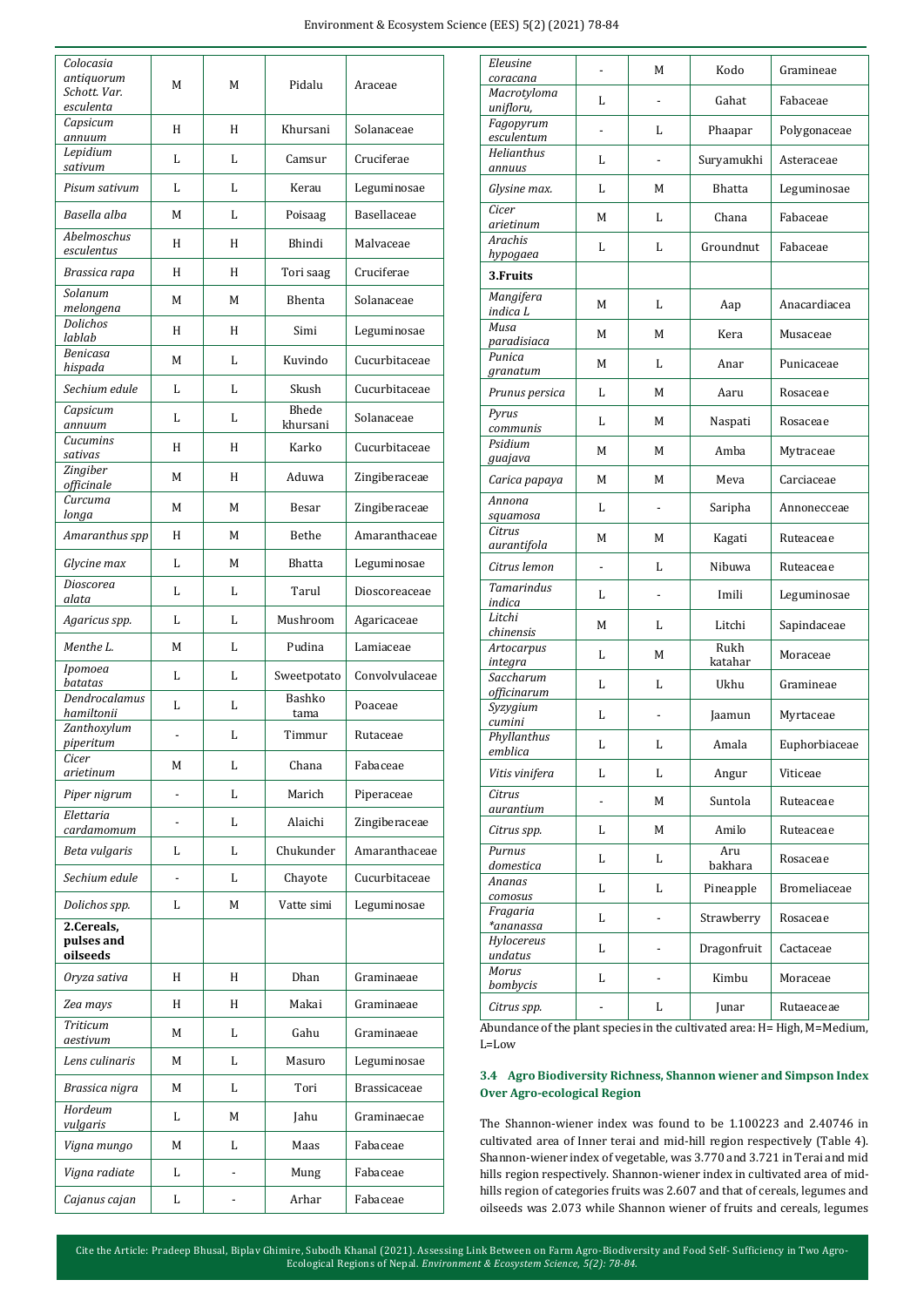and oilseeds of terai region were 2.772 and 2.216 respectively. Simpson's index was 0.7545 and 0.5501 in cultivated area of Mid-hill and Terai region, respectively. The Simpson index found in mid hills of vegetables, fruits, cereal and oilseeds and livestock were 0.974, 0.924, 0.846 and 0.508 respectively. While Simpson index in Terai region was found 0.976 in vegetables, 0.930 in fruits, 0.874 in cereals, legumes and oilseeds and last one 0.504 in livestock. (table 4). The richness of inner-terai is 94 whereas it is 92 in Lamjung (Table 4).

## **3.5 Agro-Diversity level for food self-sufficient household versus food non- sufficient household**

We conducted an independent sample t test to evaluate the hypothesis of agro-biodiversity is significantly different over food sufficient and nonsufficient household. When we analyzed the differences in agro biodiversity between food self-sufficient and non-sufficient households, we found that self-sufficient groups had significantly (p<0.005) higher agriculture biodiversity. More precisely:

significant differences were observed form the independent t test between agro-biodiversity richness between food sufficient households (M=42.67, SD=11.427) and non-sufficient households (M=34.13, SD=13.141), conditions [t  $(68)$  =2.693, p=0.09]. The richness of food sufficient household is significantly higher than non-sufficient households. Food sufficient households planted more number of diverse crop in comparison to non-sufficient households.

This study found that food sufficient households had statistically significantly higher Shannon wiener (0.11078±0.20486) compare to nonsufficient households (0.09371 ± 0.02902), [t(68)=2.564,p=0.013]

| <b>Table 4:</b> Agro Biodiversity Richness, Shannon wiener and Simpson |                                   |              |          |  |  |
|------------------------------------------------------------------------|-----------------------------------|--------------|----------|--|--|
|                                                                        | Index Over Agro-ecological Region |              |          |  |  |
| Ecological zones                                                       | Richness                          | Shannon-     | Simpson  |  |  |
|                                                                        |                                   | wiener index | index    |  |  |
| Dang (inner-terai)                                                     |                                   |              |          |  |  |
| $n = 35$                                                               |                                   |              |          |  |  |
| All species                                                            | 94                                | 1.1002       | 0.550134 |  |  |
| Vegetables and                                                         | 49                                | 3.770        | 0.976    |  |  |
| spices<br>Cereals, legumes                                             | 14                                | 2.216        | 0.874    |  |  |
| and oilseeds                                                           |                                   |              |          |  |  |
| <b>Fruits</b>                                                          | 22                                | 2.772        | 0.930    |  |  |
| Livestock                                                              | 9                                 | 0.742        | 0.5034   |  |  |
| Lamjung(mid-hill)                                                      |                                   |              |          |  |  |
| $n = 35$                                                               |                                   |              |          |  |  |
| All species                                                            | 92                                | 2.4074       | 0.7545   |  |  |
| Vegetables and                                                         | 53                                | 3.721        | 0.974    |  |  |
| spices                                                                 |                                   |              |          |  |  |
| Cereals, legumes                                                       | 12                                | 2.073        | 0.846    |  |  |
| and oilseeds                                                           |                                   |              |          |  |  |
| Fruits                                                                 | 19                                | 2.607        | 0.924    |  |  |
| Livestock                                                              | 8                                 | 0.832        | 0.508    |  |  |

This result showed that Simpson indices of biodiversity of food nonsufficient household is statistically higher than sufficient households, condition [t  $(68) = -2.630$ , p=0.011].

In summary, the data suggest that food self-sufficiency and agro biodiversity are related, with self-sufficient households planting a higher diversity of crops (KC et al., 2016). These results broadly verify points raised in the literature that diversity is a key aspect of food sufficiency which is one of the aspects of food security. It is importance to consider that there are other factors that could also make a positive role to food self-sufficiency, such as level of education of household members, income of family, size of cultivated land.

## **3.6 Relation of Cultivated Area to food self-sufficiency and richness, Shannon and Simpson**

An independent t test was conducted to found the role of cultivated area in food sufficiency level. We consider a null hypothesis as cultivated area between food sufficient households and non-sufficient household is similar. From the t test analysis, we came to found that there is statistically significant differences between food sufficient (0.475± 0.458) and nonsufficient households (M=0.173  $\pm$  0.1748), conditions [t(26.553)=3.115 ,p=0.004]. This told us that cultivated area determine the food sufficiency level. Greater the cultivated area, households will greater lead towards food sufficiency and vice-versa. Also, correlation analysis was done to evaluate the hypothesis that there is no association between cultivated area and richness, Shannon and Simpson index (Table 5). From the test we found that there was moderate positive correlation between cultivated area and species richness. It means that increase in area will definitely increase species richness. Similarly, there was small positive correlation between cultivated area and Shannon wiener index. However, there was small negative correlation between Simpson index and cultivated area. It means that with increase in one cultivated area, there is decrease in another Simpson index of diversity and vice-versa.

| <b>Table 5:</b> Relation of Cultivated Area to Richness, Shannon and Simpson: |                        |            |            |          |       |  |
|-------------------------------------------------------------------------------|------------------------|------------|------------|----------|-------|--|
|                                                                               |                        | Cultivated | richness   | H        | $1-d$ |  |
| cultivated                                                                    | Pearson<br>Correlation | 1          |            |          |       |  |
|                                                                               | Sig. (2-tailed)        |            |            |          |       |  |
|                                                                               |                        | 73         |            |          |       |  |
|                                                                               | Pearson<br>Correlation | $.406**$   | 1          |          |       |  |
| richness                                                                      | Sig. (2-tailed)        | .000       |            |          |       |  |
|                                                                               |                        | 70         | 70         |          |       |  |
| H                                                                             | Pearson<br>Correlation | $.319**$   | $.976**$   | 1        |       |  |
|                                                                               | Sig. (2-tailed)        | .007       | .000       |          |       |  |
|                                                                               |                        | 70         | 70         | 70       |       |  |
| 1-d                                                                           | Pearson<br>Correlation | $-.350**$  | $-0.953**$ | $-922**$ | 1     |  |
|                                                                               | Sig. (2-tailed)        | .003       | .000       | .000     |       |  |
|                                                                               |                        | 70         | 70         | 70       | 70    |  |

### **4. DISCUSSION**

The findings from this study suggests that there are more similarities in between biodiversity of mid-hill (Lamjung) and inner-terai (Dang) region of Nepal. Only few species of vegetables, fruits and cereals, legumes and oilseeds are difference in between two agro-ecological zones. More similarity in species composition between dang and Lamjung may be due to similar feature and less difference of altitude, rainfall pattern, light intensity and temperature. The most common plant grown among biodiversity of dang and lamjung is vegetable, spices. This may be due to convenience of farmer to grow in small cultivated area like kitchen garden and may be due to commonly daily consumption pattern of people. Other factors like cultivated area, dependency ratio, literacy rate also have some role in food self- sufficiency. Another key finding of this paper is that crop diversity serves as a strategy to improve food self- sufficiency of house hold (Gauchan et al., 2020b). This results build on existing evidence of probability of house hold being food self-sufficient increase with increase in richness and diversity of cultivated area of house hold that support food security (KC et al., 2016). The increase in cultivated area of household increase the probability of higher species richness.

## **5. CONCLUSION**

A survey was carried out in Tulsipur, Dang and Sundarbazar, Lamjung during November 2019 to Feburary 2020 to evaluate the link between on farm agro-biodiversity and food self-sufficiency in agro-ecological region of Nepal. Shannon wiener diversity index, species richness and food sufficiency level of farm is calculated of each farm and others data were obtained by semi-structured interview.

From the above research survey, we conclude that the agro-biodiversity of two agro-ecological region of Nepal is moreover similar and such biodiversity level have direct link to household food self-sufficiency level which helps in food security. Furthermore, we conclude that promoting crop diversity is an affordable strategy for reducing food insecurity in Nepal. Our results therefore promote to make effective implementation of regional food security strategies and polices to improve.

To close, while the central findings of this paper is that food self-sufficiency